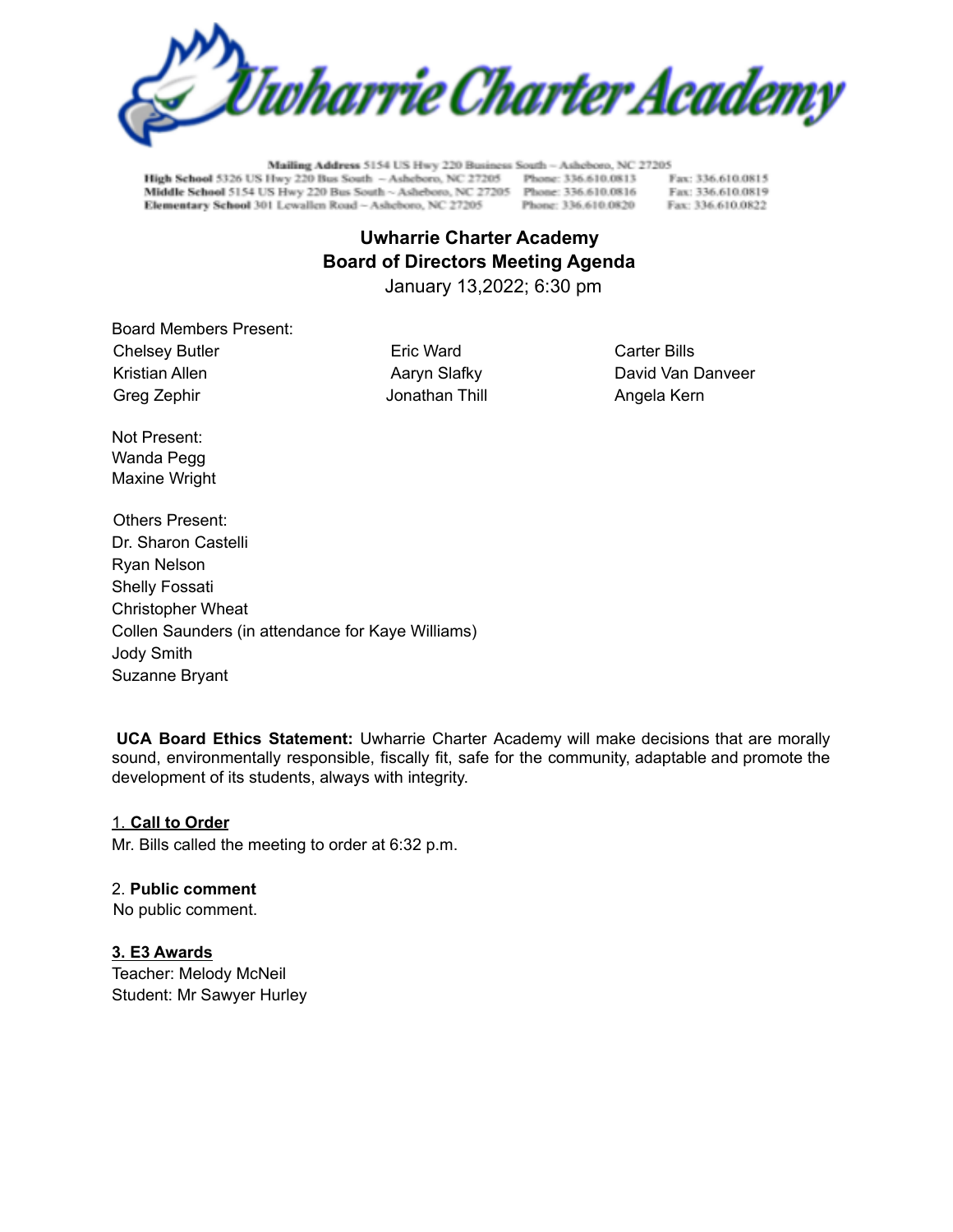# 4. **School Presentation- Elementary School**

Ms. Stanley shared elementary school highlights with the board. She shared that Spanish classes have been a great addition to the elementary school and that students are really enjoying themselves. Ms. Stanley reported that January is National Board Appreciation Month and that elementary school students had made cards for board members.

**5. Consent Agenda -** Superintendent's Report, Assistant Superintendent Report, Treasurer's Report, CFO Report, November 18, 2021 and December 14, 2021 Minutes (*vote needed*)

A motion was made by Mr.Van Danveer, seconded by Mr. Ward, to approve the consent agenda as presented. Vote taken by roll call. All in favor. None opposed. Motion carried.

#### **6. Finance/Facilities** (30 minutes)

- 1. *FY 2021 Audit Presentation:* Jay Sharpe presented the 2021 Audit results via zoom. Mr. Sharpe shared that the results of the 2021 audit were of clean opinion with no findings.
	- Mr. Sharpe also shared that there were no remaining outstanding findings from the 2020 audit.

Dr. Thill asked what the outstanding from 2020 was. Mr. Nelson shared that it was a journal entry that had not been reconciled, however has since been corrected.

- Mr. Bills thanked Ryan for his efforts and hard work on the audit process. Mr. Nelson shared that he felt like UCA would meet the DPI deadline for the 2022 audit.
- 2. *Finance Committee Report:* No updates provided from Finance Committee.
- 3. *Approval of Construction Contract and Bond Structure (vote needed):* Mr. Wheat shared that a contract agreement had been reached, contingent on bond approval. He stated that the contract includes a clause that UCA can approve work in stages before initialing payments as well as issuance of liquidated damages of \$4,700 per day if substantial completion of project is not done by June 30, 2023.
	- Mr. Wheat asked the board to move forward with a vote to approve the construction and bond contract.

A motion was made by Mr. Ward, seconded by Mr. Zephir, to approve contract and move forward with the high school construction project. Vote by roll call. All in favor. None opposed. Motion carried.

## **7. Governance** (10 minutes)

- 1. *Governance Committee Report:* Ms. Allen reported that interviews were conducted in November and have submitted three nominees. Nominees are John Reid, Ryan Terry, and Rebecca Meade
- *2. Confirmation on number of new seats (2022-2023) -3 Nominations (vote needed):*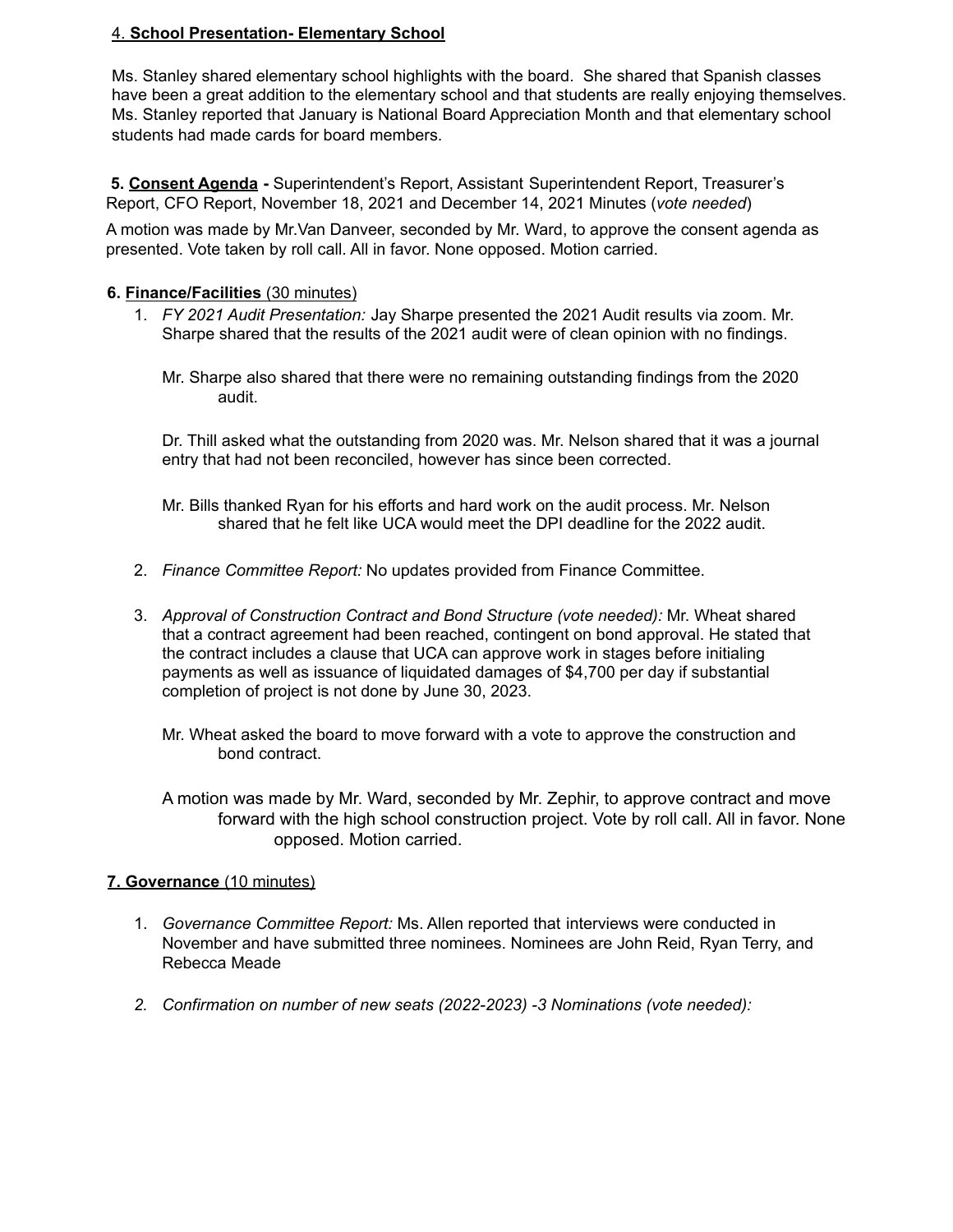A motion was made by Kristian Allen, seconded by Aaryn Slafky, to accept nomination of John Reid as incoming board member for 2022-2023 term. Vote taken by roll call. All in favor. None opposed. Motion carried.

A motion was made by Kristian Allen, seconded by Dr. Jonathan Thill, to accept nomination of Ryan Terry as incoming board member for the 2022-2023 term. Vote taken by roll call. All in favor. None opposed. Motion carried.

A motion was made by Kristian Allen, seconded by Angela Kern, to accept nomination of Rebecca Mead as incoming board member for the 2022-2023 term. Vote taken by roll call. **All in favor.** None opposed. Motion carried.

#### **8. Academic Excellence** (30 minutes)

1. *Academic Excellence Committee Report* - Dr. Kern Requested that walkthroughs be uploaded to the Google Folder so that board members can participate.

2. *COVID-19 Update-* Dr. Sharon Castelli shared that Randolph County is currently at a 21.1% positivity rate up from 8.4% rate prior to the holiday break.

- Dr. Castelli shared that there have been some struggles with teacher absences. She recommended that the mask mandate remain unchanged.
- 3. *UCA mask/quarantine update (voted needed)* A motion was made by Aaryn Slafky, seconded by Kristian Allen, to remain in the current mask mandate. Vote taken by roll call. All in favor. None opposed. Motion carried.
- 
- 4. *2022-2023 Calendar (vote needed)* A motion was made by Dr. Kern, seconded by Dr. Thill, to approve of the 2022-2023 school calendar. Vote taken by roll call. All in favor. None opposed. Motion carried.

#### **9. Other Business/New Business**

No new business.

## **10. Closed Session – Personnel GS143-318.11 (a)(6)**

A motion was made by Eric Ward, seconded by Angela Kern, to go into closed session at 7:44 p.m. as notified in the agenda for the reason of discussion around Personnel GS143-318.11 (a)(6).Vote taken by roll call. All in favor. None opposed. Motion carried.

The Open Meeting concluded at 7:45 p.m.

Mr. Bills called the closed session to order at 7:58 p.m.

A motion was made by Mr. Ward, seconded by Mr. Van Derveer to come out of closed session at 9:24 p.m. Vote taken by roll call. All in favor. None opposed. Motion carried.